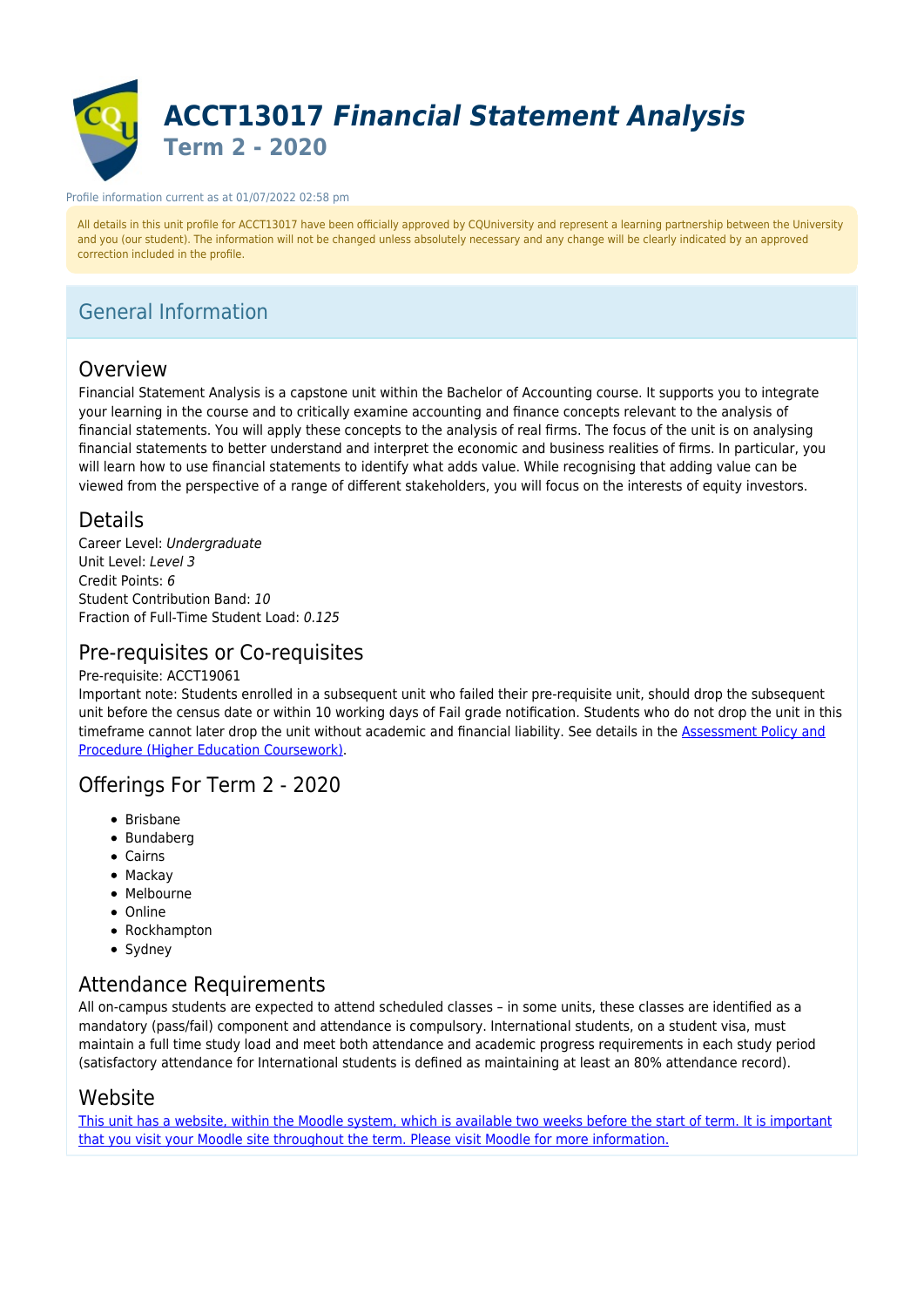## Class and Assessment Overview

### Recommended Student Time Commitment

Each 6-credit Undergraduate unit at CQUniversity requires an overall time commitment of an average of 12.5 hours of study per week, making a total of 150 hours for the unit.

## Class Timetable

**[Regional Campuses](https://handbook.cqu.edu.au/facet/timetables)** Bundaberg, Cairns, Emerald, Gladstone, Mackay, Rockhampton, Townsville

**[Metropolitan Campuses](https://handbook.cqu.edu.au/facet/timetables)** Adelaide, Brisbane, Melbourne, Perth, Sydney

#### Assessment Overview

1. **Written Assessment** Weighting: 45% 2. **Written Assessment** Weighting: 50% 3. **Online Quiz(zes)** Weighting: 5%

## Assessment Grading

This is a graded unit: your overall grade will be calculated from the marks or grades for each assessment task, based on the relative weightings shown in the table above. You must obtain an overall mark for the unit of at least 50%, or an overall grade of 'pass' in order to pass the unit. If any 'pass/fail' tasks are shown in the table above they must also be completed successfully ('pass' grade). You must also meet any minimum mark requirements specified for a particular assessment task, as detailed in the 'assessment task' section (note that in some instances, the minimum mark for a task may be greater than 50%). Consult the [University's Grades and Results Policy](https://www.cqu.edu.au/policy) for more details of interim results and final grades.

## CQUniversity Policies

#### **All University policies are available on the [CQUniversity Policy site.](https://policy.cqu.edu.au/)**

You may wish to view these policies:

- Grades and Results Policy
- Assessment Policy and Procedure (Higher Education Coursework)
- Review of Grade Procedure
- Student Academic Integrity Policy and Procedure
- Monitoring Academic Progress (MAP) Policy and Procedure Domestic Students
- Monitoring Academic Progress (MAP) Policy and Procedure International Students
- Student Refund and Credit Balance Policy and Procedure
- Student Feedback Compliments and Complaints Policy and Procedure
- Information and Communications Technology Acceptable Use Policy and Procedure

This list is not an exhaustive list of all University policies. The full list of University policies are available on the [CQUniversity Policy site.](https://policy.cqu.edu.au/)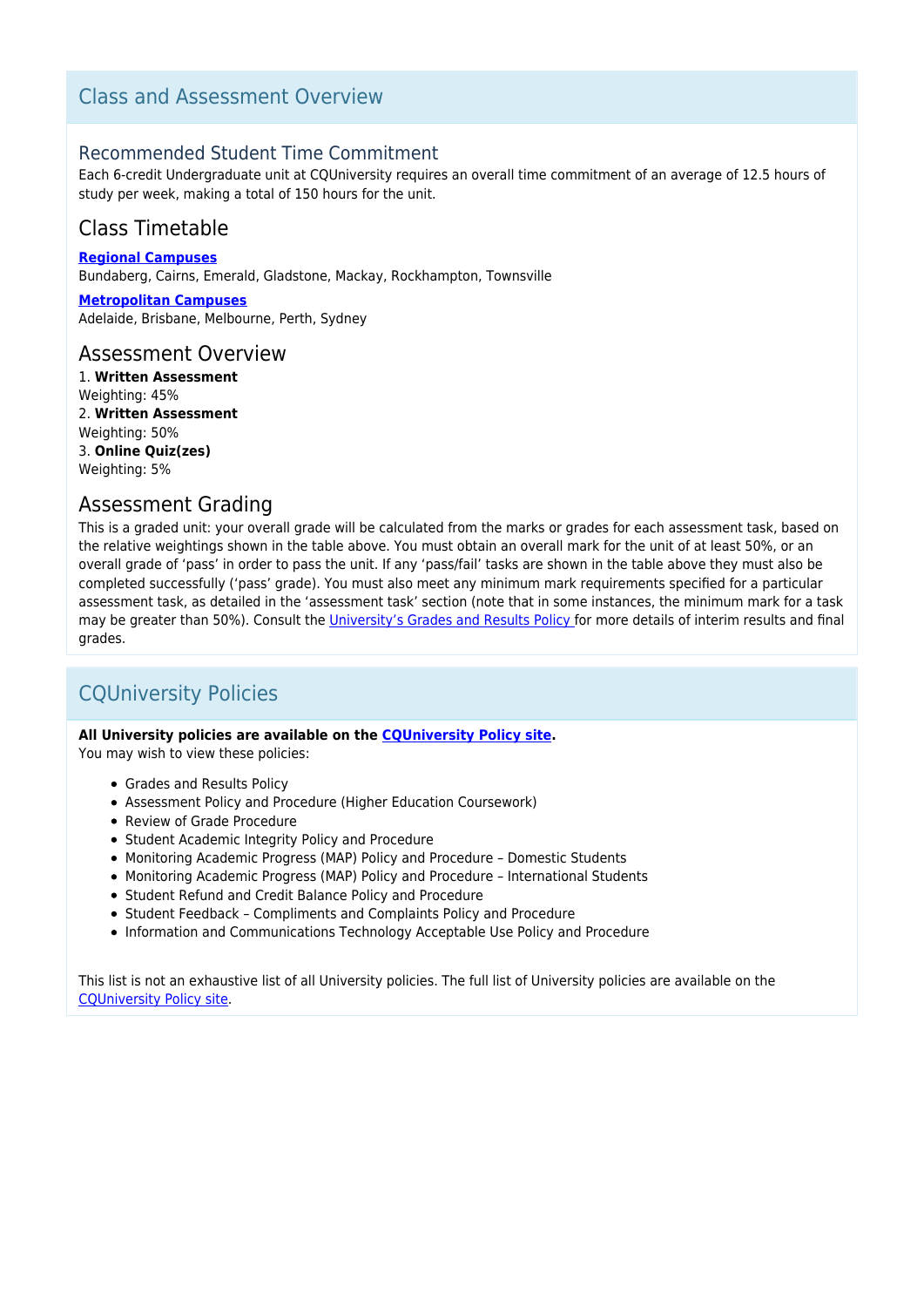## Previous Student Feedback

### Feedback, Recommendations and Responses

Every unit is reviewed for enhancement each year. At the most recent review, the following staff and student feedback items were identified and recommendations were made.

### Feedback from Student feedback

#### **Feedback**

It would be great if Zoom workshops could provide more opportunities for students to ask questions, particularly in relation to the assignments.

#### **Recommendation**

The Zoom workshops will be focused more on providing support to students to ask questions about concepts we are studying, and in particular to ask questions about the assignments and to discuss and work through their assignments using their company.

### Feedback from Student feedback

#### **Feedback**

It would be great if various short videos focused on different concepts could be incorporated and discussed in the Video lectures.

#### **Recommendation**

The short videos available in the unit will be integrated more into the Video lectures.

## Unit Learning Outcomes

#### **On successful completion of this unit, you will be able to:**

- 1. Apply established techniques for analysing financial statement information for forecasting, valuation and risk analysis purposes
- 2. Apply the major concepts and theories of fundamental analysis and the key steps involved in conducting a fundamental analysis and valuation of a company
- 3. Use financial statement information to identify and recommend solutions to various financial challenges
- 4. Analyse and synthesise a firm's financial statement information in the context of the firm's economic and business condition to make informed recommendations on investment decisions about the firm.

## Alignment of Learning Outcomes, Assessment and Graduate Attributes

|                                                    |  |  |  |  | N/A el Introductory Intermediate Graduate Professional Advanced<br>Level Level Level Level Level Level Level Level |  |  |  |  |
|----------------------------------------------------|--|--|--|--|--------------------------------------------------------------------------------------------------------------------|--|--|--|--|
| Alignment of Assessment Tasks to Learning Outcomes |  |  |  |  |                                                                                                                    |  |  |  |  |
|                                                    |  |  |  |  |                                                                                                                    |  |  |  |  |

| <b>Learning Outcomes</b><br><b>Assessment Tasks</b> |           |                |           |   |
|-----------------------------------------------------|-----------|----------------|-----------|---|
|                                                     | 1         | $\overline{2}$ | 3         | 4 |
| 1 - Written Assessment - 45%                        | $\bullet$ | $\bullet$      |           |   |
| 2 - Written Assessment - 50%                        | $\bullet$ | $\bullet$      | $\bullet$ |   |
| 3 - Online Quiz(zes) - 5%                           | $\bullet$ | $\bullet$      |           |   |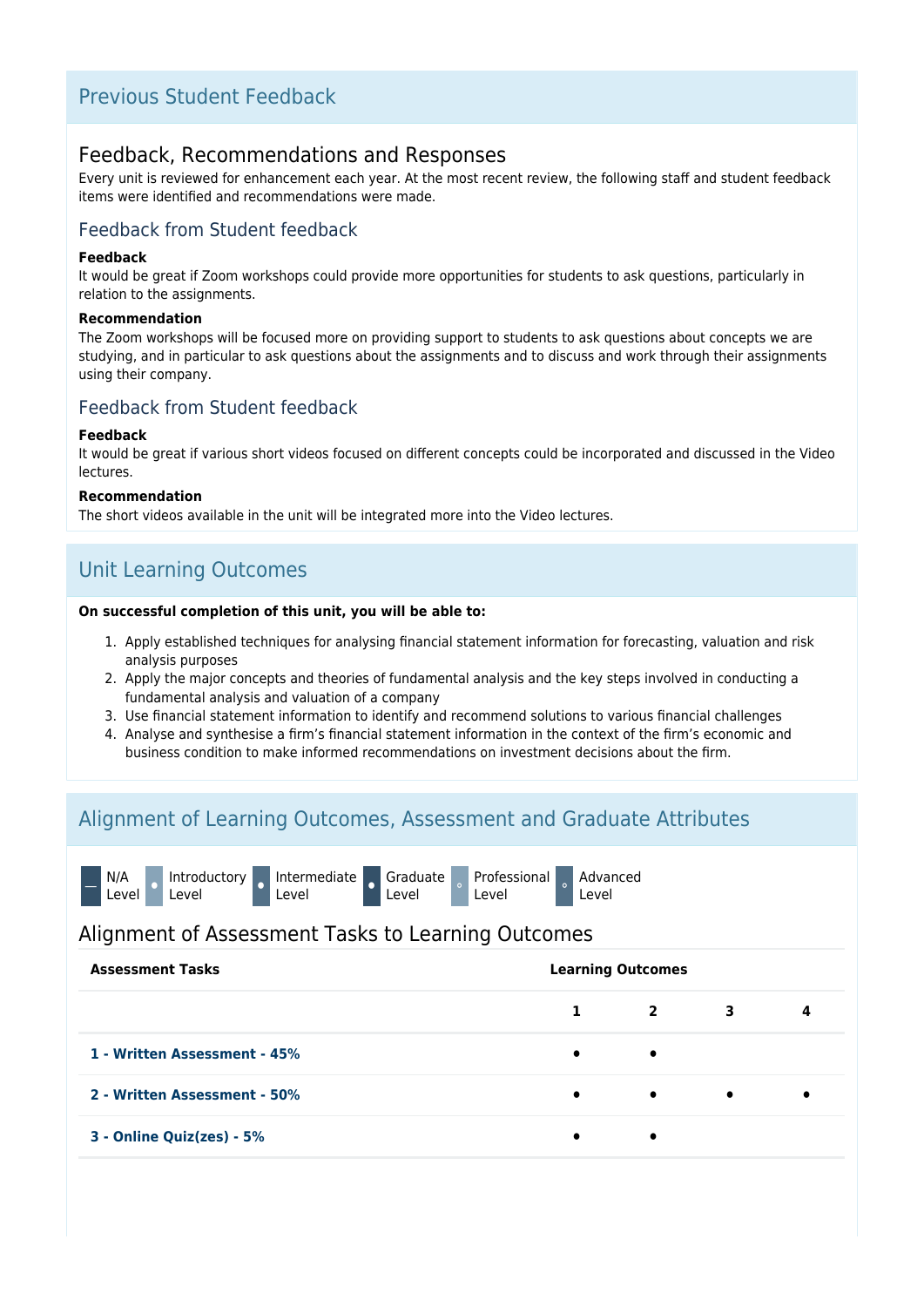## Alignment of Graduate Attributes to Learning Outcomes



### Alignment of Assessment Tasks to Graduate Attributes



## Textbooks and Resources

### **Textbooks**

#### **There are no required textbooks.**

#### **Additional Textbook Information**

The key readings for the unit are the Study Guide materials which are provided on Moodle.

## IT Resources

#### **You will need access to the following IT resources:**

- CQUniversity Student Email
- Internet
- Unit Website (Moodle)
- Microsoft Excel
- Microsoft Word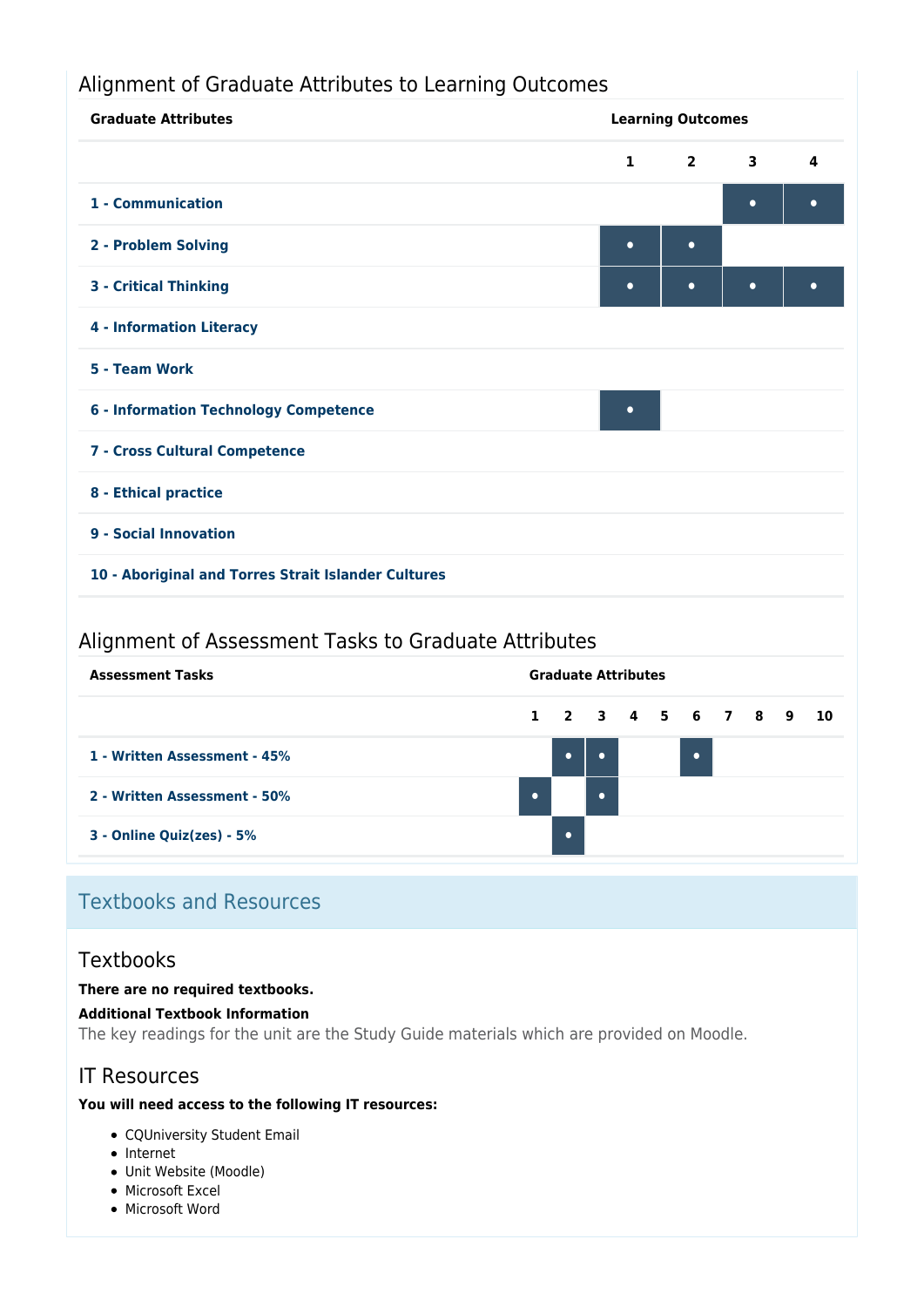# Referencing Style

All submissions for this unit must use the referencing style: [American Psychological Association 7th Edition \(APA 7th](https://delivery-cqucontenthub.stylelabs.cloud/api/public/content/apa-referencing-style.pdf?v=51e1aea7) [edition\)](https://delivery-cqucontenthub.stylelabs.cloud/api/public/content/apa-referencing-style.pdf?v=51e1aea7)

For further information, see the Assessment Tasks.

# Teaching Contacts

#### **Martin Turner** Unit Coordinator [m.turner@cqu.edu.au](mailto:m.turner@cqu.edu.au)

## **Schedule**

| Week 1 - 13 Jul 2020                             |               |                                                                                                                                                                         |
|--------------------------------------------------|---------------|-------------------------------------------------------------------------------------------------------------------------------------------------------------------------|
| <b>Module/Topic</b>                              | Chapter       | <b>Events and Submissions/Topic</b><br>Start PeerWise: register and start<br>writing, answering, rating and<br>commenting on questions on the<br>Preface and Chapter 1. |
| Introduction: Focus on Reality                   | Preface, 1    | Work on ASS#1 Steps 1 & 2<br>ASS#1 Step 1 Due: Week 1 Thursday<br>11:00 am AEST<br>Find your Company: Friday Week 1,<br>5:00 PM AEST                                    |
| Week 2 - 20 Jul 2020                             |               |                                                                                                                                                                         |
| <b>Module/Topic</b>                              | Chapter       | <b>Events and Submissions/Topic</b><br>PeerWise: write, answer, rate and<br>comment on questions on Chapter 2                                                           |
| How a Firm Adds Value                            | 2, Appendix 1 | Work on ASS#1 Steps 2 & 3<br>ASS#1 Step 2 Due: Week 2 Friday<br>11:00 am AEST                                                                                           |
| Week 3 - 27 Jul 2020                             |               |                                                                                                                                                                         |
| <b>Module/Topic</b><br>Many Ways to Assess Value | Chapter<br>3  | <b>Events and Submissions/Topic</b><br>PeerWise: write, answer, rate and<br>comment on questions on Chapter 3<br>Work on ASS#1 Steps 3 & 4                              |
| Week 4 - 03 Aug 2020                             |               |                                                                                                                                                                         |
| <b>Module/Topic</b>                              | Chapter       | <b>Events and Submissions/Topic</b><br>PeerWise: write, answer, rate and<br>comment on questions on Chapter 4 &<br>Appendix 2                                           |
| Understanding the Past                           | 4, Appendix 2 | Work on ASS#1 Steps 4, 5 & 6<br>ASS#1 Step 6 Due: Week 4 Monday<br>11:00 am AEST                                                                                        |
| Week 5 - 10 Aug 2020                             |               |                                                                                                                                                                         |
| <b>Module/Topic</b>                              | Chapter       | <b>Events and Submissions/Topic</b>                                                                                                                                     |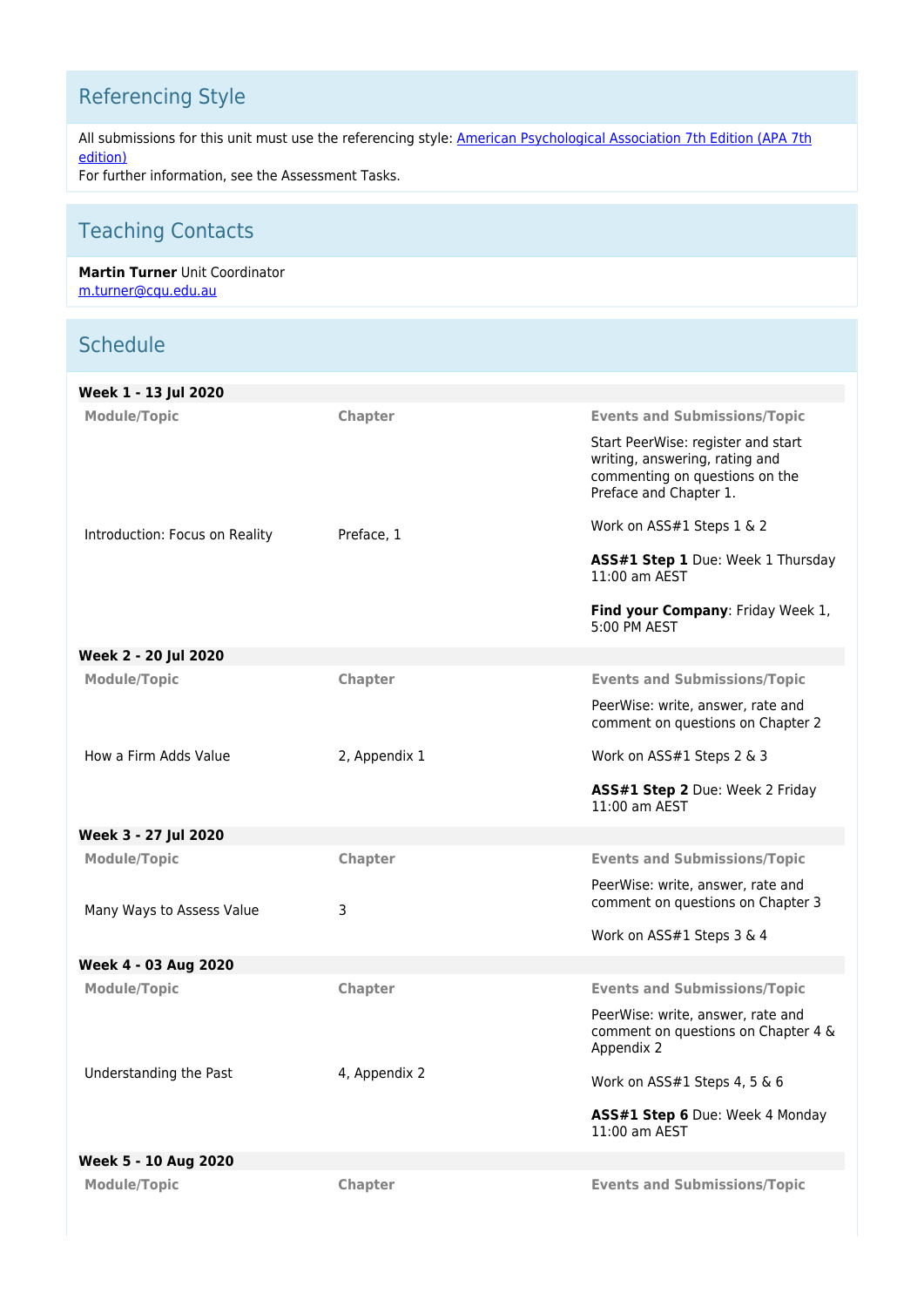| Understanding the Past      | 4, Appendix 2  | PeerWise: write, answer, rate and<br>comment on questions on Chapter 4 &<br>Appendix 2 |
|-----------------------------|----------------|----------------------------------------------------------------------------------------|
|                             |                | Work on ASS#1 Steps 6, 7 & 8                                                           |
| Vacation Week - 17 Aug 2020 |                |                                                                                        |
| <b>Module/Topic</b>         | <b>Chapter</b> | <b>Events and Submissions/Topic</b>                                                    |
| <b>Vacation Week</b>        |                | PeerWise: write, answer, rate and<br>comment on questions on Chapter 4 &<br>Appendix 2 |
|                             |                | Work on ASS#1 Steps 6, 7 & 8                                                           |
| Week 6 - 24 Aug 2020        |                |                                                                                        |
| <b>Module/Topic</b>         | Chapter        | <b>Events and Submissions/Topic</b>                                                    |
| Understanding the Past      | 4, Appendix 2  | PeerWise: write, answer, rate and<br>comment on questions on Chapter 4 &<br>Appendix 2 |
|                             |                | Work on ASS#1 Steps 6, 7 & 8                                                           |
| Week 7 - 31 Aug 2020        |                |                                                                                        |
| <b>Module/Topic</b>         | Chapter        | <b>Events and Submissions/Topic</b>                                                    |
|                             |                | PeerWise: write, answer, rate<br>and comment on questions on<br>Chapter 5              |
| Predicting the Future       | 5              | Work on ASS#2 Step 1                                                                   |
|                             |                | ASS#1 Due: Week 7 Monday (31 Aug<br>2020) 11:00 am AEST                                |
| Week 8 - 07 Sep 2020        |                |                                                                                        |
| <b>Module/Topic</b>         | Chapter        | <b>Events and Submissions/Topic</b>                                                    |
|                             |                | PeerWise: write, answer, rate and<br>comment on questions on Chapter 5                 |
| Predicting the Future       | 5              | Work on ASS#2 Steps 1 & 3                                                              |
|                             |                | ASS#2 Step 1 Due: Week 8 Saturday<br>$11:00$ am AFST                                   |
| Week 9 - 14 Sep 2020        |                |                                                                                        |
| <b>Module/Topic</b>         | Chapter        | <b>Events and Submissions/Topic</b>                                                    |
| Focus on the Enterprise     | 6              | PeerWise: write, answer, rate and<br>comment on questions on Chapter 6                 |
|                             |                | Work on ASS#2 Steps 3 & 4                                                              |
| Week 10 - 21 Sep 2020       |                |                                                                                        |
| <b>Module/Topic</b>         | Chapter        | <b>Events and Submissions/Topic</b>                                                    |
| Focus on the Enterprise     | 6              | PeerWise: write, answer, rate and<br>comment on questions on Chapter 6                 |
|                             |                | Work on ASS#2 Steps 2, 4 & 5                                                           |
| Week 11 - 28 Sep 2020       |                |                                                                                        |
| <b>Module/Topic</b>         | <b>Chapter</b> | <b>Events and Submissions/Topic</b>                                                    |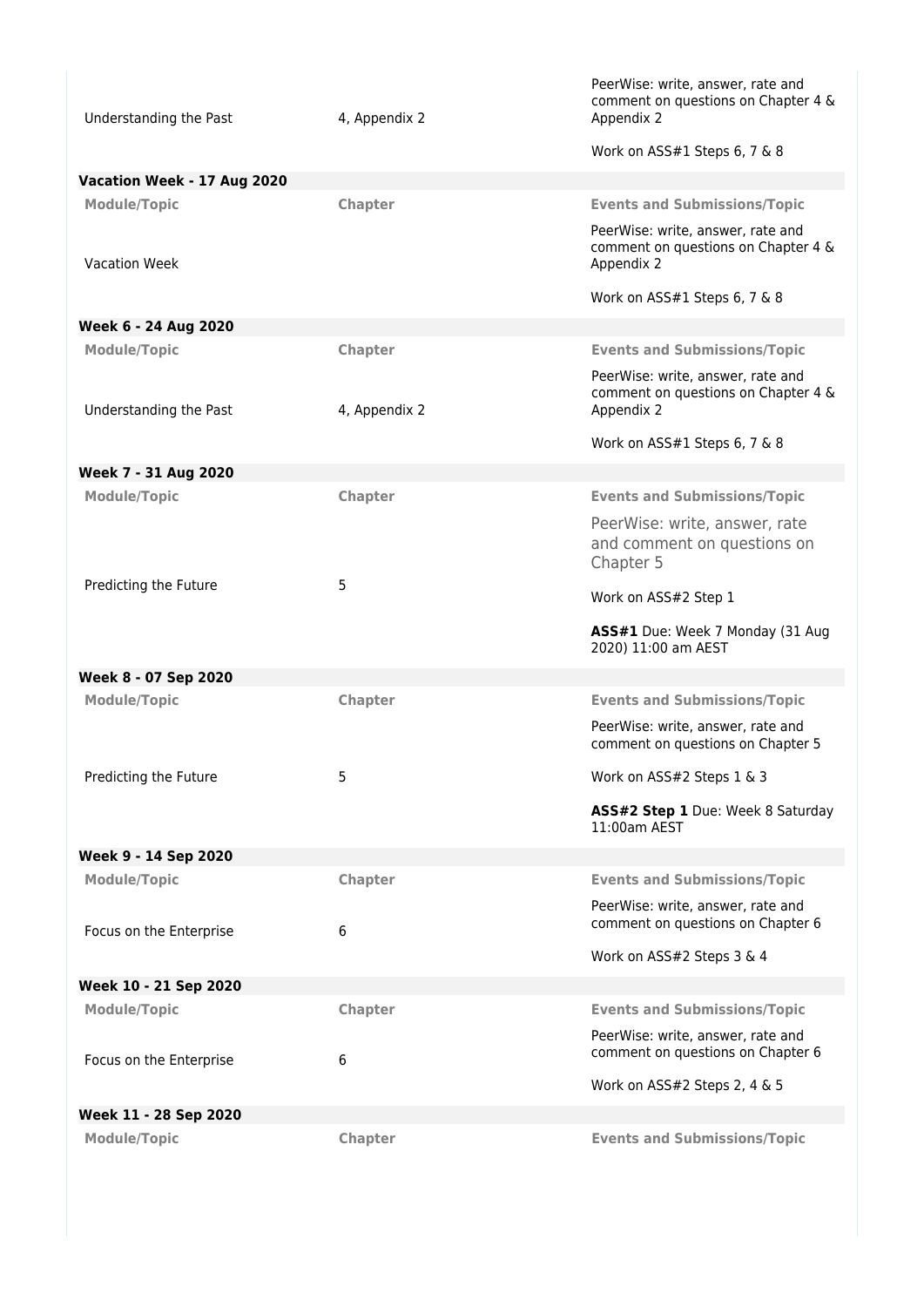| How to Predict the Future to Eternity | 7              | PeerWise: write, answer, rate and<br>comment on questions on Chapters 7<br>& 8<br>PeerWise Closes Thursday Week 11,<br>5.00PM AFST<br>Work on ASS#2 Steps 2, 5 $\&$ 6 |
|---------------------------------------|----------------|-----------------------------------------------------------------------------------------------------------------------------------------------------------------------|
| Week 12 - 05 Oct 2020                 |                |                                                                                                                                                                       |
| <b>Module/Topic</b>                   | Chapter        | <b>Events and Submissions/Topic</b>                                                                                                                                   |
| Going Forward                         | 8              | Work on ASS#2 Steps 5 & 6<br>ASS#2 Step 2 Due: Week 12 Monday<br>$11:00$ am AFST                                                                                      |
| Review/Exam Week - 12 Oct 2020        |                |                                                                                                                                                                       |
| <b>Module/Topic</b>                   | Chapter        | <b>Events and Submissions/Topic</b>                                                                                                                                   |
|                                       |                | <b>ASS#2</b> Due: Review/Exam Week<br>Wednesday (14 Oct 2020) 11:00 am<br>AEST                                                                                        |
| <b>Exam Week - 19 Oct 2020</b>        |                |                                                                                                                                                                       |
| <b>Module/Topic</b>                   | <b>Chapter</b> | <b>Events and Submissions/Topic</b>                                                                                                                                   |

## Assessment Tasks

## 1 ASS#1

#### **Assessment Type**

Written Assessment

#### **Task Description**

ASS#1 is the first part of your major assignment for this unit. It is made up of eight steps.

Step 1 is due at 11.00am Thursday Week 1. Step 2 is due 11:00am Friday Week 2. Step 6 is due 11:00am Monday Week 4.

You will be given your company at the end of Week 1.

This assignment will give you the opportunity to explore what your own company does and what your firm's financial statements may have to tell you about your firm. You can also review your Excel skills (entering data, linking cells between worksheets, using formulas and formatting cells). You will also have the opportunity to reflect on the extent to which this task is easier at the end of your degree than at the beginning; and to begin to reflect on the quality of your learning about accounting at university.

The key things to achieve in your ASS#1 is to find your company's latest annual report and to have a look at it; to get a feel for what your firm does and what you are able to understand about your firm from your first look at its financial statements.

You will also input your company's last four years of financial statements into your spreadsheet; and then restate your firm's financial statements, carefully separating your firm's operating and financial activities. You will calculate key ratios (as well as economic profit) for your firm.

This assignment provides an opoprtunity for you to review aspects of your previous accounting knowledge and to provide a foundation for your next assignment.

As well, you will have the opportunity to experience how interacting with others in the unit may be able to help you to better understand your firm.

**Assessment Due Date** Week 7 Monday (31 Aug 2020) 11:00 am AEST

**Return Date to Students**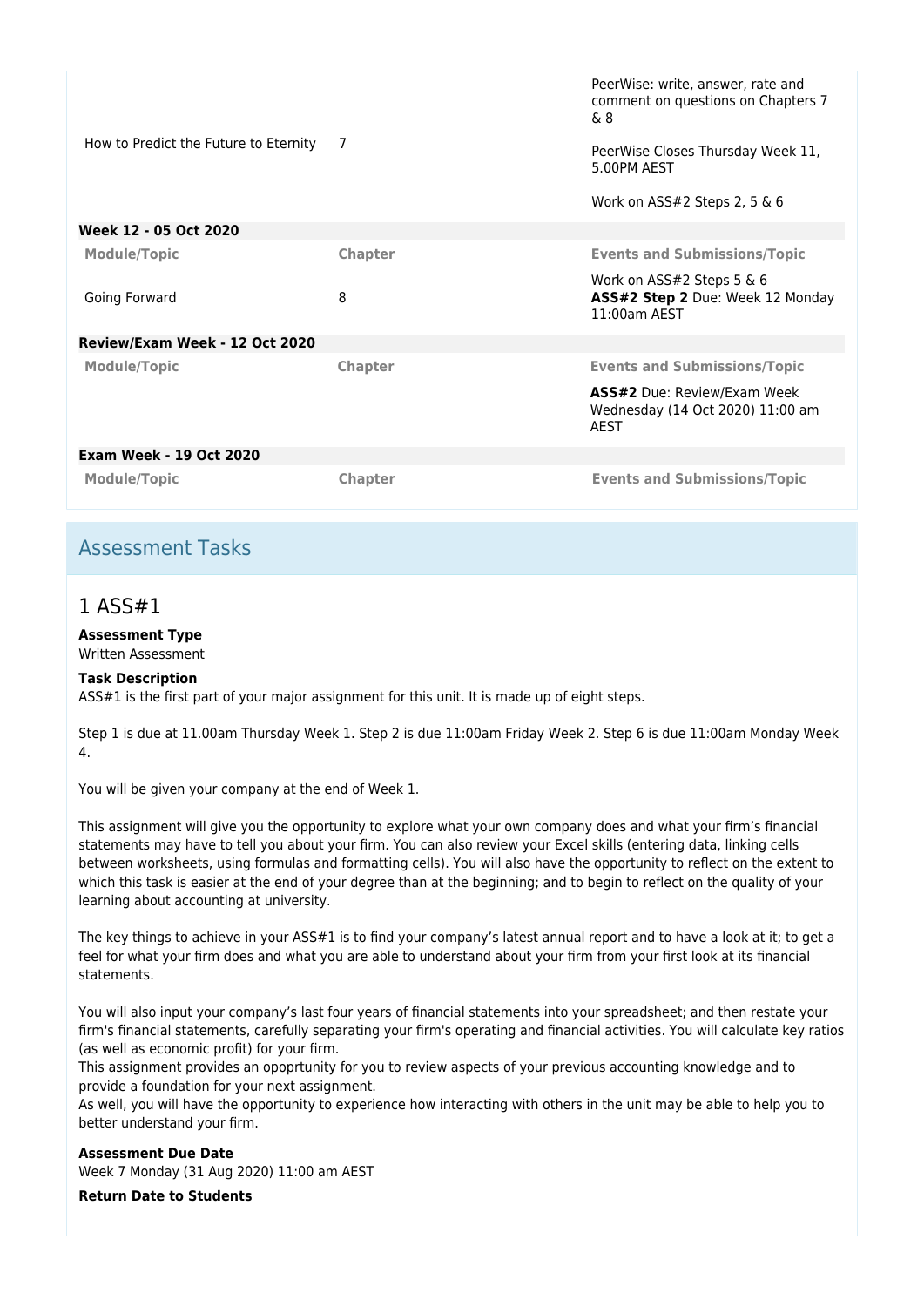Your ASS#1 will be marked promptly; and within 2 weeks. You will receive a mark, individual feedback, general feedback and exemplars.

#### **Weighting**

45%

#### **Assessment Criteria**

|                                         | Mark         |
|-----------------------------------------|--------------|
| Step 1                                  |              |
| <b>KCQs</b>                             | 3            |
| Step 2                                  |              |
| <b>KCQs</b>                             | 3            |
| Step 3                                  |              |
| Background information on company       | 3            |
| Comments/KCQs                           | 3            |
| Comments on other's blogs               | $\mathbf{1}$ |
| Step 4                                  |              |
| Input company's financial statements    | 5            |
| Step 5                                  |              |
| Restated Income statement               | 6            |
| Restated Balance sheet                  | 4            |
| Commentary & discussion with others     | 3            |
| Step 6                                  |              |
| <b>KCQs</b>                             | 3            |
| Step 7                                  |              |
| Calculation of ratios                   | 8            |
| Step 8                                  |              |
| Individual feedback with other students | 3            |
| <b>TOTAL</b>                            | 45           |
|                                         |              |

#### **Referencing Style**

[American Psychological Association 7th Edition \(APA 7th edition\)](https://delivery-cqucontenthub.stylelabs.cloud/api/public/content/apa-referencing-style.pdf?v=51e1aea7)

#### **Submission**

Online

#### **Learning Outcomes Assessed**

- Apply established techniques for analysing financial statement information for forecasting, valuation and risk analysis purposes
- Apply the major concepts and theories of fundamental analysis and the key steps involved in conducting a fundamental analysis and valuation of a company

#### **Graduate Attributes**

- Problem Solving
- Critical Thinking
- Information Technology Competence

## 2 ASS#2

#### **Assessment Type**

Written Assessment

#### **Task Description**

ASS#2 is the second part of your major assignment for this unit. It is made up of six steps.

Step 1 is due at 11.00am Saturday Week 8. Step 2 is due 11:00am Monday Week 12.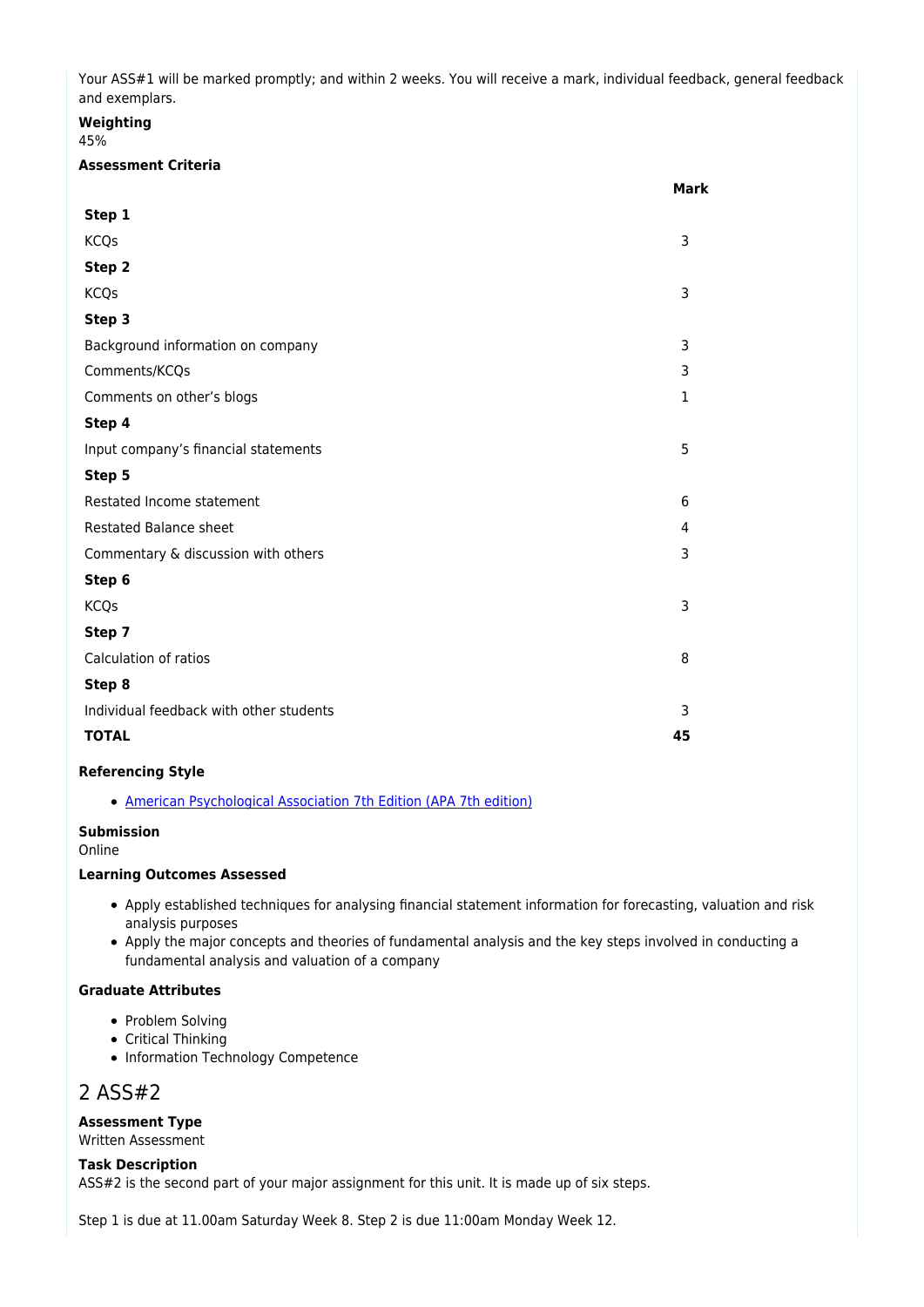In your ASS#2 you will assess your firm's business performance based on the ratios for your firm that you calculated in ASS#1. You will identify and comment on your firm's key accounting drivers. You will also identify your firm's key economic and business drivers.

For your firm, you will then forecast for the next five years the key accounting drivers of Sales growth, Profit margin, Asset turnover and Return on net operating assets and include these figures in the Key Value Drivers worksheet in your spreadsheet. You will complete a valuation of your firm using both the Discounted cash flow and Economic profit frameworks.

#### **Assessment Due Date**

Review/Exam Week Wednesday (14 Oct 2020) 11:00 am AEST

#### **Return Date to Students**

Your ASS#2 will be marked promptly - and within 2 weeks. You will receive a mark, individual feedback, general feedback and exemplars.

#### **Weighting**

50%

#### **Assessment Criteria**

|                                             |    | <b>Mark</b> |
|---------------------------------------------|----|-------------|
| Step 1                                      |    |             |
| KCQs - Chapters 5 & 6                       |    | 5           |
| Step 2                                      |    |             |
| KCQs - Chapters 7 & 8                       |    | 5           |
| Step 3                                      |    |             |
| Ratios - commentary                         | 4  |             |
| Accounting drivers - commentary             | 5  | 9           |
| Step 4                                      |    |             |
| Economic & business drivers                 |    | 10          |
| Step 5                                      |    |             |
| Forecasting & valuation - spreadsheet       | 4  |             |
| Forecasting & valuation - analysis & report | 10 |             |
| Reflections on your experience of learning  | 4  | 18          |
| Step 6                                      |    |             |
| Individual feedback with other students     |    | 3           |
| <b>TOTAL</b>                                |    | 50          |
|                                             |    |             |

#### **Referencing Style**

[American Psychological Association 7th Edition \(APA 7th edition\)](https://delivery-cqucontenthub.stylelabs.cloud/api/public/content/apa-referencing-style.pdf?v=51e1aea7)

#### **Submission**

Online

#### **Learning Outcomes Assessed**

- Apply established techniques for analysing financial statement information for forecasting, valuation and risk analysis purposes
- Apply the major concepts and theories of fundamental analysis and the key steps involved in conducting a fundamental analysis and valuation of a company
- Use financial statement information to identify and recommend solutions to various financial challenges
- Analyse and synthesise a firm's financial statement information in the context of the firm's economic and business condition to make informed recommendations on investment decisions about the firm.

#### **Graduate Attributes**

- Communication
- Critical Thinking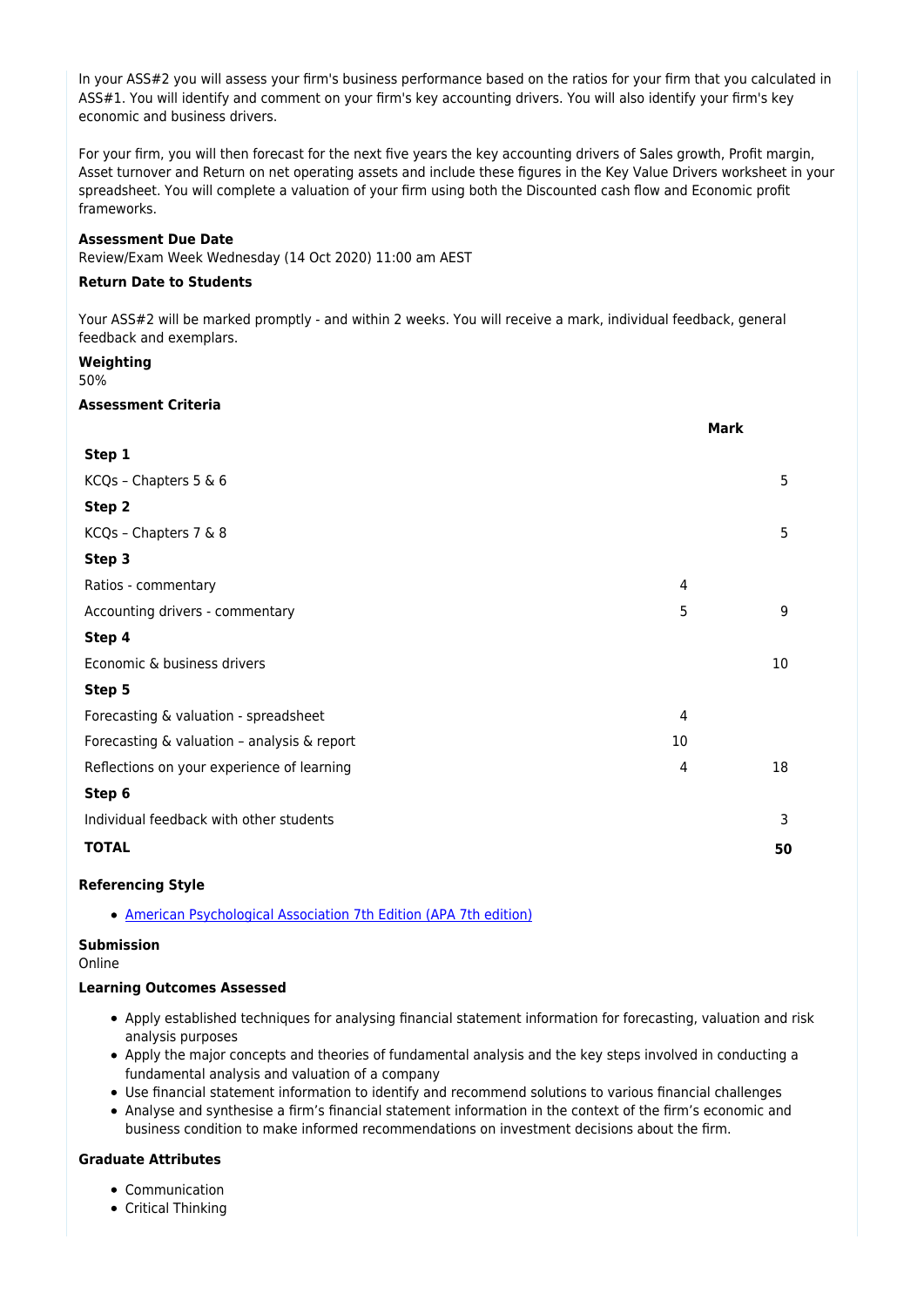## 3 PEERWISE

#### **Assessment Type** Online Quiz(zes)

#### **Task Description**

We will be using PeerWise as a place for you to create, share and evaluate questions with others in the unit.

PeerWise is designed to be used each week throughout the unit. Each week, PeerWise will support you to read the Study Guide (that's right, each week), write multiple choice questions from your reading (including solutions with explanations), answer others questions and rate others questions. You can also comment on people's questions, and people can then comment on your comments and so on.

You should aim to write at least 2-3 questions each week and answer (and rate) 20 – 30 questions each week.

It is a big advantage in PeerWise to start early in the unit; and to write high quality questions (and solutions with explanations). Typically, on average, people will write about 25-30 questions during the unit and answer/rate about 250-300 questions. Some people will do much more; and others less.

Start by looking at the video "Tips on Using PeerWise":<https://www.youtube.com/watch?v=MOlYsHgXrqA&t=1s>. And you can visit PeerWise here: [http://peerwise.cs.auckland.ac.nz/at/?cqu\\_au.](http://peerwise.cs.auckland.ac.nz/at/?cqu_au) If you have not used PeerWise before, please click on the "Registration" link and follow the prompts. All you need to do is choose a user name and a password for your PeerWise account. If you have used PeerWise before, simply log in and then select "Join a course" from the Home menu.

IMPORTANT: You will need to follow the information provided in the PeerWise folder in the top centre section in Moodle in order to access our Peerwise unit this term (there is a PeerWise 'Course ID' for our unit, which is detailed in Moodle).

#### **Number of Quizzes**

#### **Frequency of Quizzes**

#### **Assessment Due Date**

Peerwise closes at 5pm AEST on Thursday in Week 11. There is no need to submit anything concerning PeerWise in Moodle.

#### **Return Date to Students**

Your scores from Peerwise will be transferred to Moodle before the end of term by the Unit Coordinator.

#### **Weighting**

5%

#### **Assessment Criteria**

As you contribute to PeerWise, you will accumulate a Reputation score calculated in the software which is composed of three parts: writing questions (Questioning); answering questions (Answering); and rating questions you have answered (Rating).

To achieve a high score it is much better to have good scores for each of the three components than a very high score in just one (or two) components. It is particularly important not to have a zero (or near zero) score for any of the three components. Answering and Rating scores at a similar level and your Questioning score at about one-tenth of your Answering and Rating scores can be a good balance. For example, a score of Questioning: 175; Answering: 1,750; and Rating: 1,750.

You can see your score in the top right-hand corner of PeerWise. We use the Reputation score (not the Questioning, Answering or Rating scores) to determine your mark for PeerWise.

You will gain a mark out of 5 for your PeerWise contribution. This will be calculated according to the Peerwise grading guidelines available on Moodle.

The Unit Co-ordinator reserves the right to adjust the mark of any student if they engage in inappropriate behaviour on PeerWise. Inappropriate behaviour might include: Bullying, harassing or being rude to any other student; Contributing questions flagged as being easy, for example as 'Easy' or 'Questions for Dummies'; Marking correct answers in bold or with other marks; Copying other student's questions and contributing them onto PeerWise as your own (although it is understood that different students may independently contribute similar or even identical questions at times, and this is perfectly alright).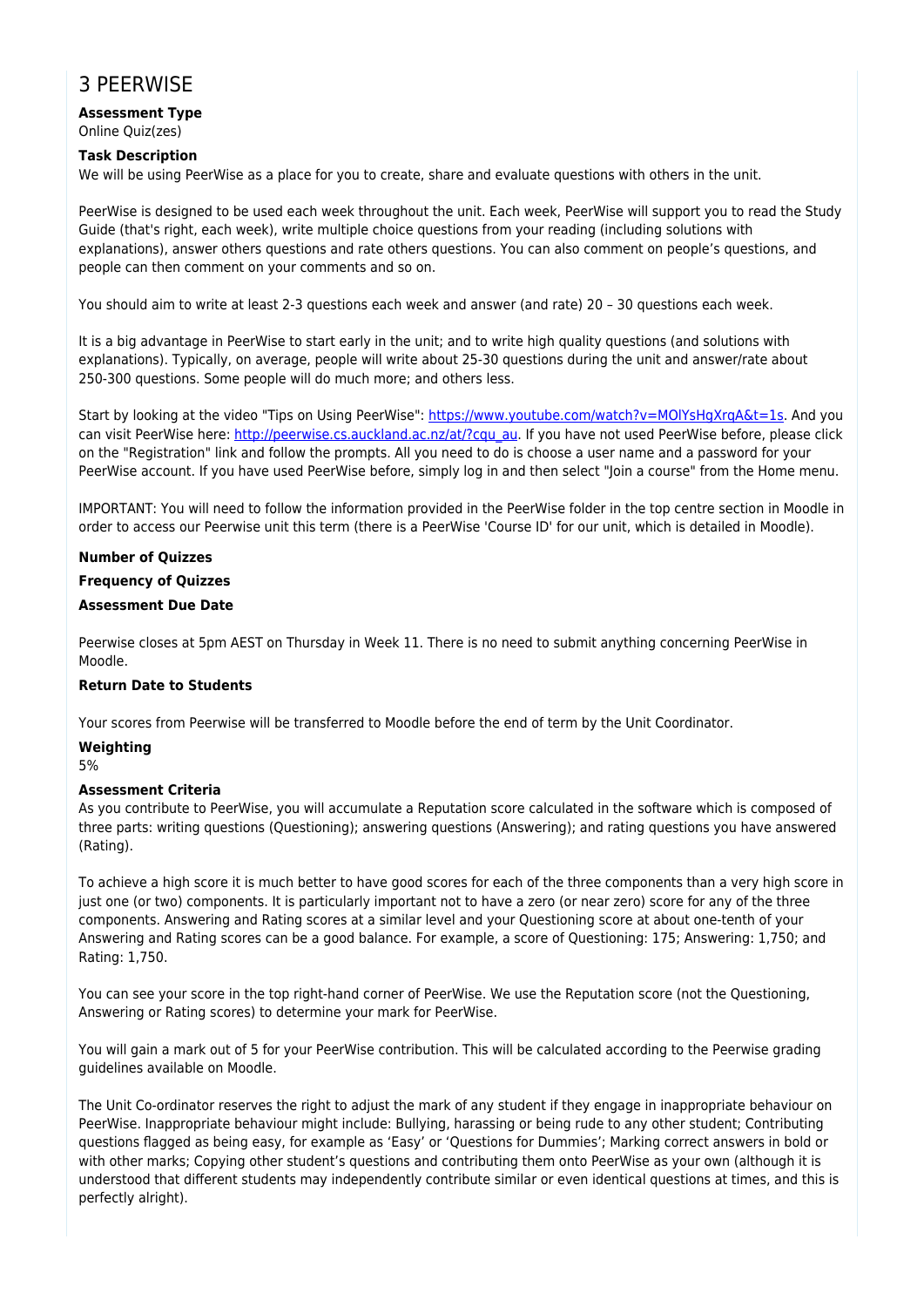Please report to the Unit Co-ordinator any inappropriate behaviour on PeerWise.

#### **Referencing Style**

[American Psychological Association 7th Edition \(APA 7th edition\)](https://delivery-cqucontenthub.stylelabs.cloud/api/public/content/apa-referencing-style.pdf?v=51e1aea7)

#### **Submission**

No submission method provided.

#### **Learning Outcomes Assessed**

- Apply established techniques for analysing financial statement information for forecasting, valuation and risk analysis purposes
- Apply the major concepts and theories of fundamental analysis and the key steps involved in conducting a fundamental analysis and valuation of a company

#### **Graduate Attributes**

• Problem Solving

## Academic Integrity Statement

As a CQUniversity student you are expected to act honestly in all aspects of your academic work.

Any assessable work undertaken or submitted for review or assessment must be your own work. Assessable work is any type of work you do to meet the assessment requirements in the unit, including draft work submitted for review and feedback and final work to be assessed.

When you use the ideas, words or data of others in your assessment, you must thoroughly and clearly acknowledge the source of this information by using the correct referencing style for your unit. Using others' work without proper acknowledgement may be considered a form of intellectual dishonesty.

Participating honestly, respectfully, responsibly, and fairly in your university study ensures the CQUniversity qualification you earn will be valued as a true indication of your individual academic achievement and will continue to receive the respect and recognition it deserves.

As a student, you are responsible for reading and following CQUniversity's policies, including the **[Student Academic](https://www.cqu.edu.au/policy/sharepoint-document-download?file_uri={BE8380F3-F86D-4C55-AC0D-84A81EAFD6A2}/Student%20Academic%20Integrity%20Policy%20and%20Procedure%20(formerly%20known%20as%20the%20Academic%20Misconduct%20Procedure).pdf) [Integrity Policy and Procedure](https://www.cqu.edu.au/policy/sharepoint-document-download?file_uri={BE8380F3-F86D-4C55-AC0D-84A81EAFD6A2}/Student%20Academic%20Integrity%20Policy%20and%20Procedure%20(formerly%20known%20as%20the%20Academic%20Misconduct%20Procedure).pdf)**. This policy sets out CQUniversity's expectations of you to act with integrity, examples of academic integrity breaches to avoid, the processes used to address alleged breaches of academic integrity, and potential penalties.

#### **What is a breach of academic integrity?**

A breach of academic integrity includes but is not limited to plagiarism, self-plagiarism, collusion, cheating, contract cheating, and academic misconduct. The Student Academic Integrity Policy and Procedure defines what these terms mean and gives examples.

#### **Why is academic integrity important?**

A breach of academic integrity may result in one or more penalties, including suspension or even expulsion from the University. It can also have negative implications for student visas and future enrolment at CQUniversity or elsewhere. Students who engage in contract cheating also risk being blackmailed by contract cheating services.

#### **Where can I get assistance?**

For academic advice and guidance, the [Academic Learning Centre \(ALC\)](https://www.cqu.edu.au/student-life/academic-learning-centre) can support you in becoming confident in completing assessments with integrity and of high standard.

#### **What can you do to act with integrity?**